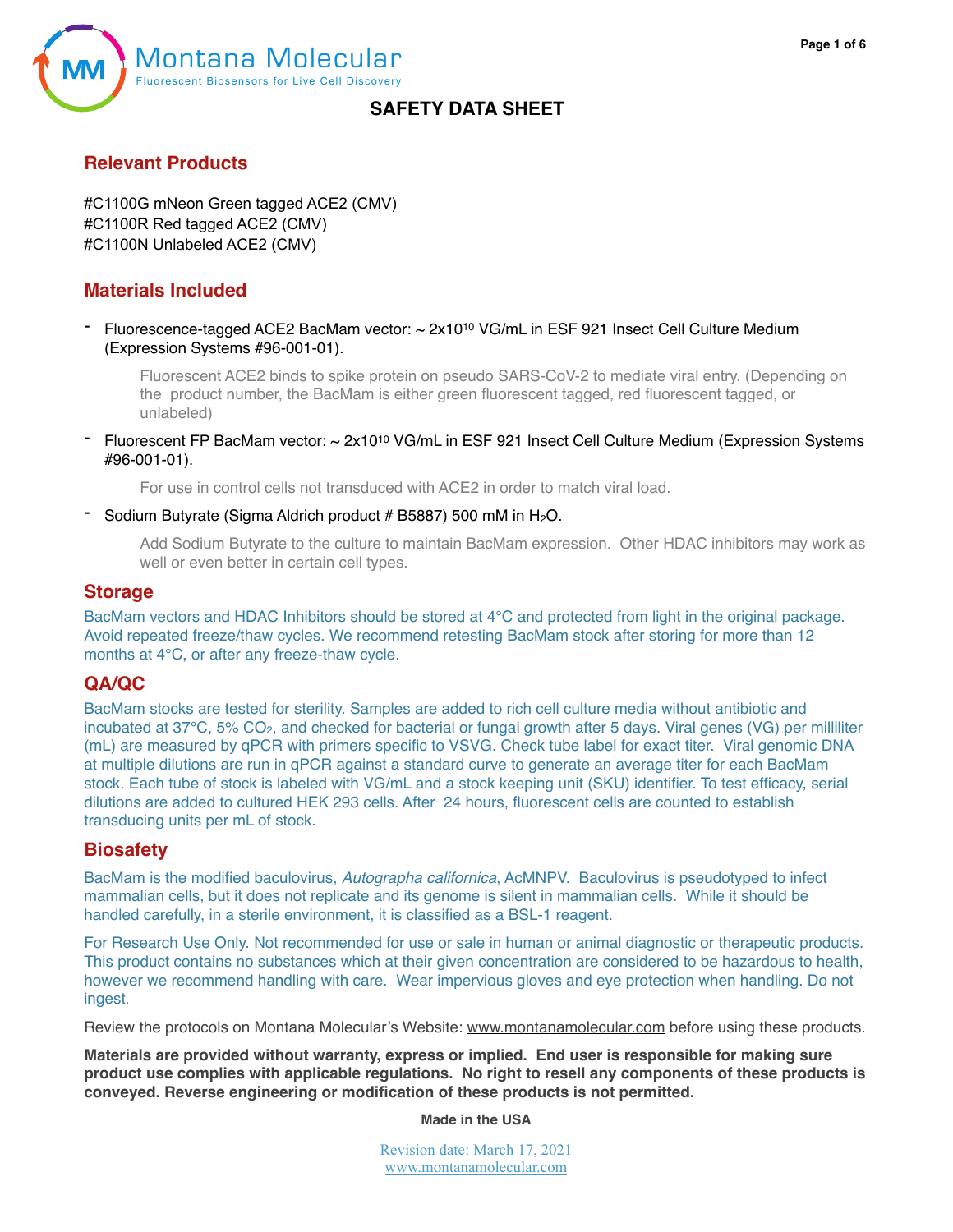

#### **Relevant Products**

#C1110G Pseudo SARS-CoV-2 Green Reporter #C1110R Pseudo SARS-CoV-2 Red Reporter #C1120G Pseudo SARS-CoV-2 D614G Green Reporter #C1120R Pseudo SARS-CoV-2 D614G Red Reporter #C1121G Pseudo SARS-CoV-2 Spike M1 Green Reporter #C1121R Pseudo SARS-CoV-2 Spike M1 Red Reporter. #C1122G Pseudo SARS-CoV-2 Spike M2 Green Reporter #C1122R Pseudo SARS-CoV-2 Spike M2 Red Reporter #C1123G Pseudo SARS-CoV-2 Spike Delta Variant Green Reporter

### **Materials Included**

Pseudo SARS-CoV-2 vector: ~ 2x10<sup>10</sup> VG/mL in ESF 921 Insect Cell Culture Medium (Expression Systems #96-001-01).

Modified baculovirus pseudotyped with the SARS-CoV-2 Spike protein, the D614G mutation, D614G/E484K/ N501Y/K417T mutations, D614G/E484K/N501Y/K417N mutations, or the Delta Variant (B.1.617.2) Spike protein. Depending on the kit, green or red fluorescence is targeted to the host cell nuclei.

Sodium Butyrate (Sigma Aldrich product  $#$  B5887) 500 mM in  $H_2O$ .

Add Sodium Butyrate to the culture to maintain reporter expression. Other HDAC inhibitors may work as well or even better in certain cell types.

#### **Storage**

Pseudo SARS-CoV-2 vectors and HDAC Inhibitors should be stored at 4°C and protected from light in the original package. Avoid repeated freeze/thaw cycles. We recommend retesting stocks after storing for more than 12 months at 4°C, or after any freeze-thaw cycle.

#### **QA/QC**

Stocks are tested for sterility. Samples are added to rich cell culture media without antibiotic and incubated at 37°C, 5% CO2, and checked for bacterial or fungal growth after 5 days. Viral genes (VG) per milliliter (mL) are measured by qPCR with primers specific to SARS-CoV-2 Spike. Check tube label for exact titer. Viral genomic DNA at multiple dilutions are run in qPCR against a standard curve to generate an average titer for each stock. Each tube is labeled with VG/mL and a stock keeping unit (SKU) identifier. To test efficacy, serial dilutions are added to cultured HEK 293 cells. After 24 hours, fluorescent cells are counted to establish transducing units per mL of stock.

#### **Biosafety**

Pseudo SARS-CoV-2 is a modified baculovirus, *Autographa californica*, AcMNPV. The pseudo SARS-CoV-2 is pseudotyped with Spike protein to enter mammalian cells carrying ACE2 and TMPRSS2, but it does not replicate and its genome is silent in mammalian cells. While it should be handled carefully, in a sterile environment, Pseudo SARS-CoV-2 is classified as a BSL-1 reagent.

For Research Use Only. Not recommended for use or sale in human or animal diagnostic or therapeutic products. This product contains no substances which at their given concentration are considered to be hazardous to health, however we recommend handling with care. Wear impervious gloves and eye protection when handling. Do not ingest.

Review the protocols on Montana Molecular's Website: [www.montanamolecular.com](http://www.montanamolecular.com) before using these products.

**Materials are provided without warranty, express or implied. End user is responsible for making sure product use complies with applicable regulations. No right to resell any components of these products is conveyed. Reverse engineering or modification of these products is not permitted.**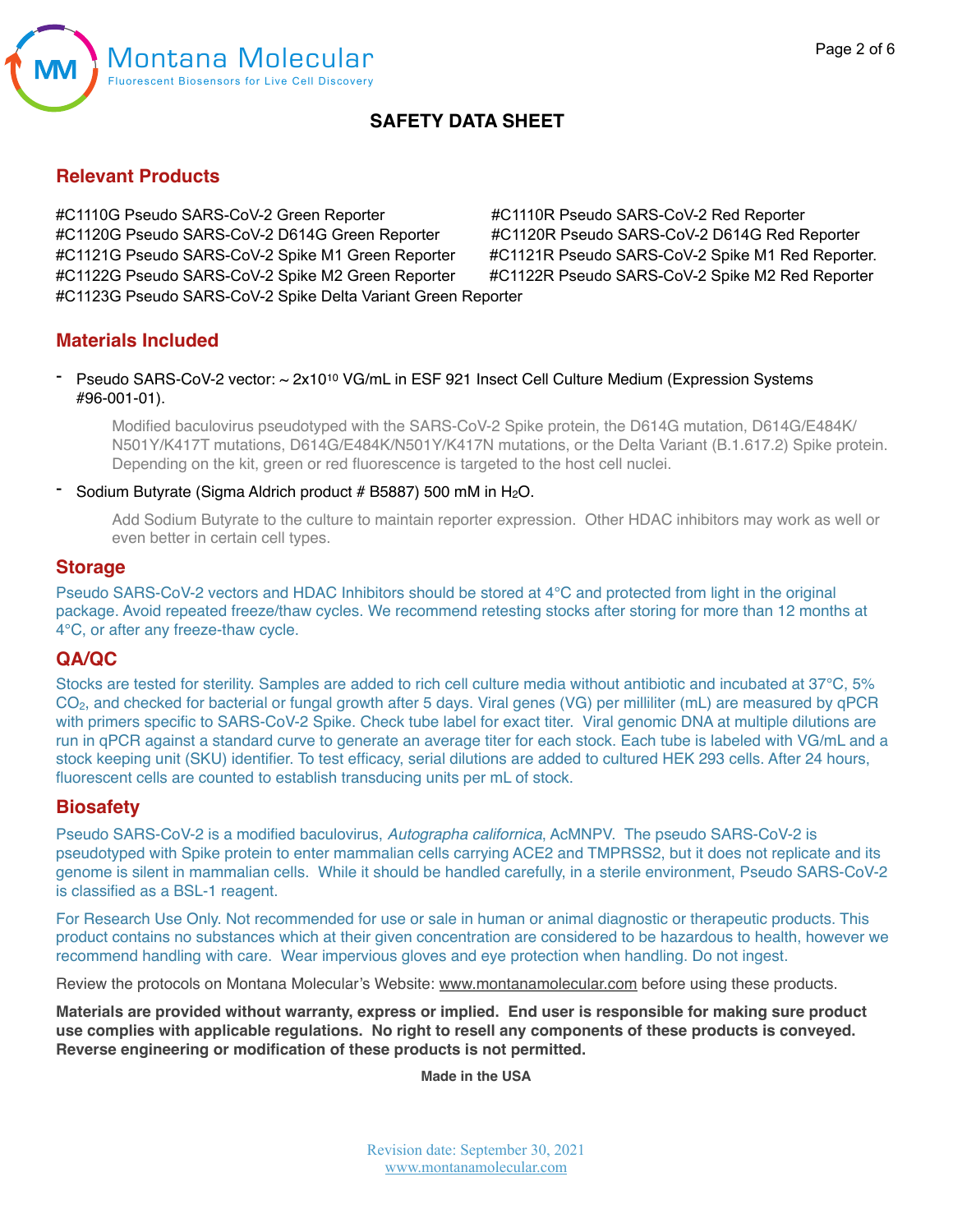



## **Relevant Products**

#C1130N TMPRSS2 (CMV)

#### **Materials Included**

- TMPRSS2 in BacMam vector: ~ 2x1010 VG/mL in TNM-FH Insect Culture Medium ESF 921 Insect Cell Culture Medium (Expression Systems #96-001-01).
- Sodium Butyrate (Sigma Aldrich product  $# B5887$ ) 500 mM in  $H_2O$ .

Add Sodium Butyrate to the culture to maintain BacMam expression. Other HDAC inhibitors may work as well or even better in certain cell types.

#### **Storage**

BacMam vectors and HDAC Inhibitors should be stored at 4°C and protected from light in the original package. Avoid repeated freeze/thaw cycles. We recommend retesting BacMam stock after storing for more than 12 months at 4°C, or after any freeze-thaw cycle.

### **QA/QC**

BacMam stocks are tested for sterility. Samples are added to rich cell culture media without antibiotic and incubated at 37°C, 5% CO<sub>2</sub>, and checked for bacterial or fungal growth after 5 days. Viral genes (VG) per milliliter (mL) are measured by qPCR with primers specific to VSVG. Check tube label for exact titer. Viral genomic DNA at multiple dilutions are run in qPCR against a standard curve to generate an average titer for each BacMam stock. Each tube of stock is labeled with VG/mL and a stock keeping unit (SKU) identifier.

#### **Biosafety**

BacMam is the modified baculovirus, *Autographa californica*, AcMNPV. Baculovirus is pseudotyped to infect mammalian cells, but it does not replicate and its genome is silent in mammalian cells. While it should be handled carefully, in a sterile environment, it is classified as a BSL-1 reagent.

For Research Use Only. Not recommended for use or sale in human or animal diagnostic or therapeutic products. This product contains no substances which at their given concentration are considered to be hazardous to health, however we recommend handling with care. Wear impervious gloves and eye protection when handling. Do not ingest.

Review the protocols on Montana Molecular's Website: [www.montanamolecular.com](http://www.montanamolecular.com) before using these products.

**Materials are provided without warranty, express or implied. End user is responsible for making sure product use complies with applicable regulations. No right to resell any components of these products is conveyed. Reverse engineering or modification of these products is not permitted.**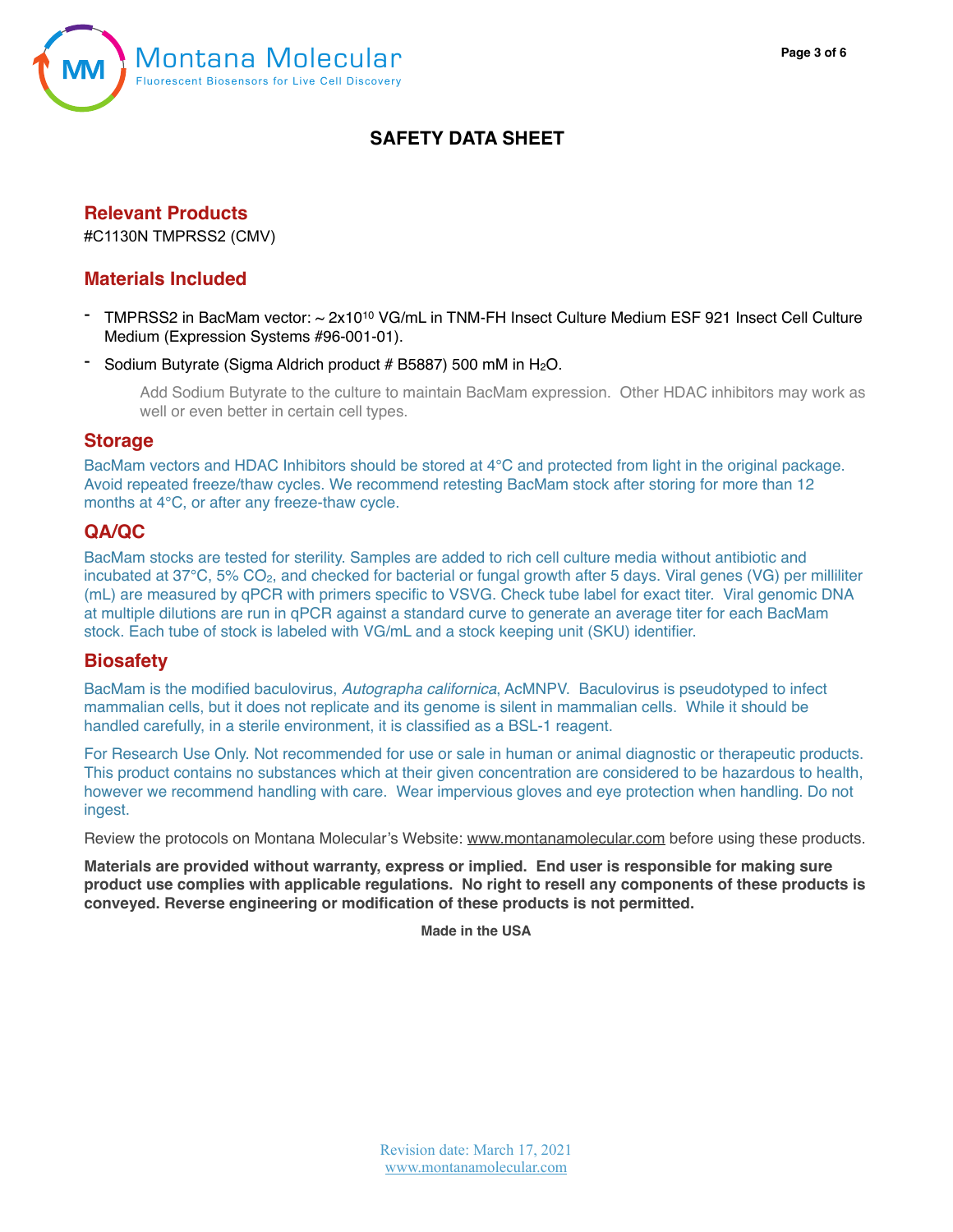



### **Relevant Products**

#C1140R Neuropilin-1 Red (CMV) #C1140N Neuropilin-1 Unlabeled (CMV)

# **Materials Included**

Neuropilin-1 in BacMam vector: ~ 2x10<sup>10</sup> VG/mL in TNM-FH Insect Culture Medium ESF 921 Insect Cell Culture Medium (Expression Systems #96-001-01).

BacMam stock is either red fluorescence-tagged or unlabeled, depending on the product number.

Sodium Butyrate (Sigma Aldrich product  $#$  B5887) 500 mM in  $H_2O$ .

Add Sodium Butyrate to the culture to maintain BacMam expression. Other HDAC inhibitors may work as well or even better in certain cell types.

#### **Storage**

BacMam vectors and HDAC Inhibitors should be stored at 4°C and protected from light in the original package. Avoid repeated freeze/thaw cycles. We recommend retesting BacMam stock after storing for more than 12 months at 4°C, or after any freeze-thaw cycle.

## **QA/QC**

BacMam stocks are tested for sterility. Samples are added to rich cell culture media without antibiotic and incubated at 37°C, 5% CO2, and checked for bacterial or fungal growth after 5 days. Viral genes (VG) per milliliter (mL) are measured by qPCR with primers specific to VSVG. Check tube label for exact titer. Viral genomic DNA at multiple dilutions are run in qPCR against a standard curve to generate an average titer for each BacMam stock. Each tube of stock is labeled with VG/mL and a stock keeping unit (SKU) identifier.

### **Biosafety**

BacMam is the modified baculovirus, *Autographa californica*, AcMNPV. Baculovirus is pseudotyped to infect mammalian cells, but it does not replicate and its genome is silent in mammalian cells. While it should be handled carefully, in a sterile environment, it is classified as a BSL-1 reagent.

For Research Use Only. Not recommended for use or sale in human or animal diagnostic or therapeutic products. This product contains no substances which at their given concentration are considered to be hazardous to health, however we recommend handling with care. Wear impervious gloves and eye protection when handling. Do not ingest.

Review the protocols on Montana Molecular's Website: [www.montanamolecular.com](http://www.montanamolecular.com) before using these products.

**Materials are provided without warranty, express or implied. End user is responsible for making sure product use complies with applicable regulations. No right to resell any components of these products is conveyed. Reverse engineering or modification of these products is not permitted.**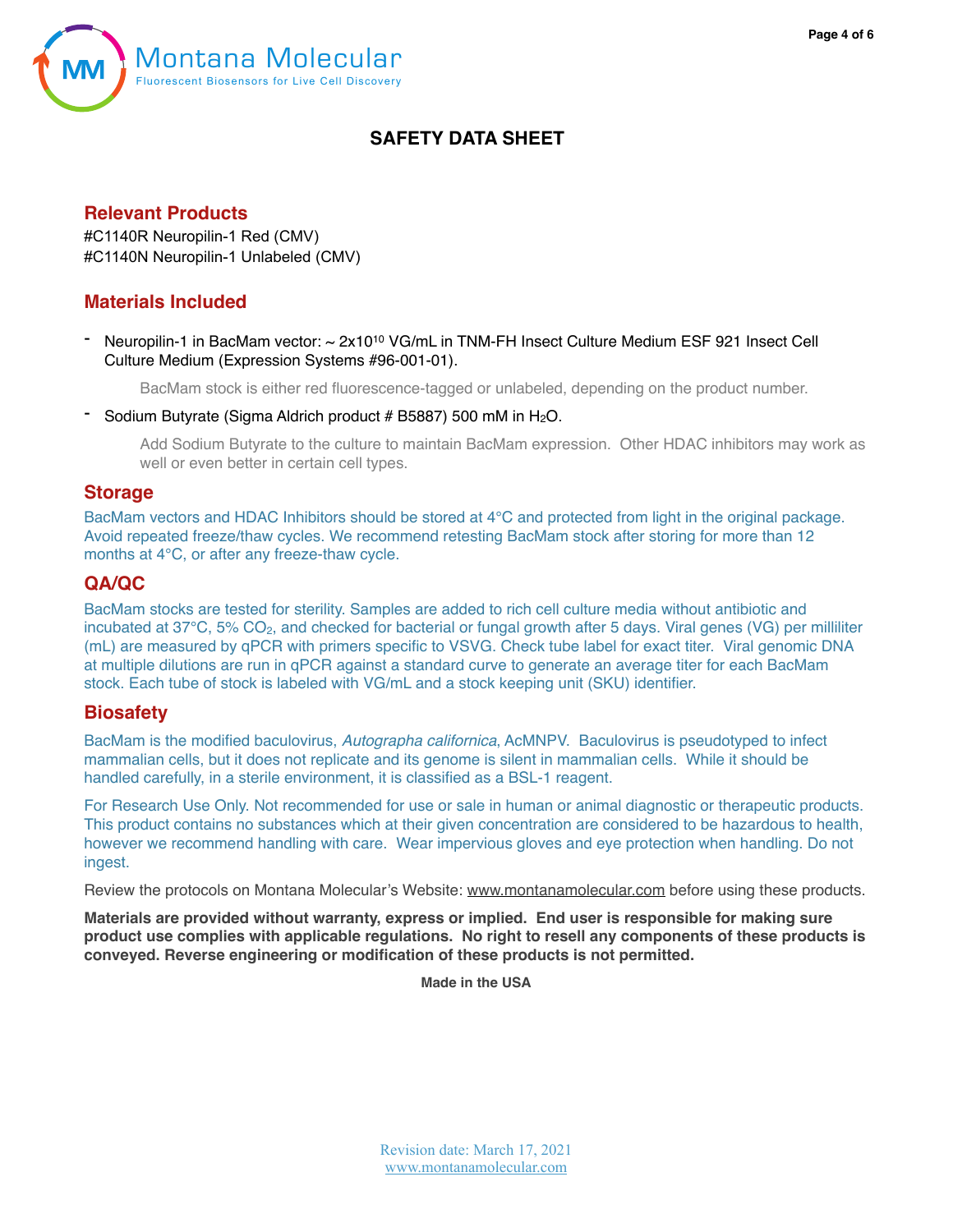



# **Relevant Products**

#C1150N Cathepsin-L (CMV)

### **Materials Included**

- Cathepsin-L in BacMam vector: ~ 2x10<sup>10</sup> VG/mL in TNM-FH Insect Culture Medium ESF 921 Insect Cell Culture Medium (Expression Systems #96-001-01).
- Sodium Butyrate (Sigma Aldrich product # B5887) 500 mM in  $H_2O$ .

Add Sodium Butyrate to the culture to maintain BacMam expression. Other HDAC inhibitors may work as well or even better in certain cell types.

#### **Storage**

BacMam vectors and HDAC Inhibitors should be stored at 4°C and protected from light in the original package. Avoid repeated freeze/thaw cycles. We recommend retesting BacMam stock after storing for more than 12 months at 4°C, or after any freeze-thaw cycle.

# **QA/QC**

BacMam stocks are tested for sterility. Samples are added to rich cell culture media without antibiotic and incubated at 37°C, 5% CO<sub>2</sub>, and checked for bacterial or fungal growth after 5 days. Viral genes (VG) per milliliter (mL) are measured by qPCR with primers specific to VSVG. Check tube label for exact titer. Viral genomic DNA at multiple dilutions are run in qPCR against a standard curve to generate an average titer for each BacMam stock. Each tube of stock is labeled with VG/mL and a stock keeping unit (SKU) identifier.

### **Biosafety**

BacMam is the modified baculovirus, *Autographa californica*, AcMNPV. Baculovirus is pseudotyped to infect mammalian cells, but it does not replicate and its genome is silent in mammalian cells. While it should be handled carefully, in a sterile environment, it is classified as a BSL-1 reagent.

For Research Use Only. Not recommended for use or sale in human or animal diagnostic or therapeutic products. This product contains no substances which at their given concentration are considered to be hazardous to health, however we recommend handling with care. Wear impervious gloves and eye protection when handling. Do not ingest.

Review the protocols on Montana Molecular's Website: [www.montanamolecular.com](http://www.montanamolecular.com) before using these products.

**Materials are provided without warranty, express or implied. End user is responsible for making sure product use complies with applicable regulations. No right to resell any components of these products is conveyed. Reverse engineering or modification of these products is not permitted.**